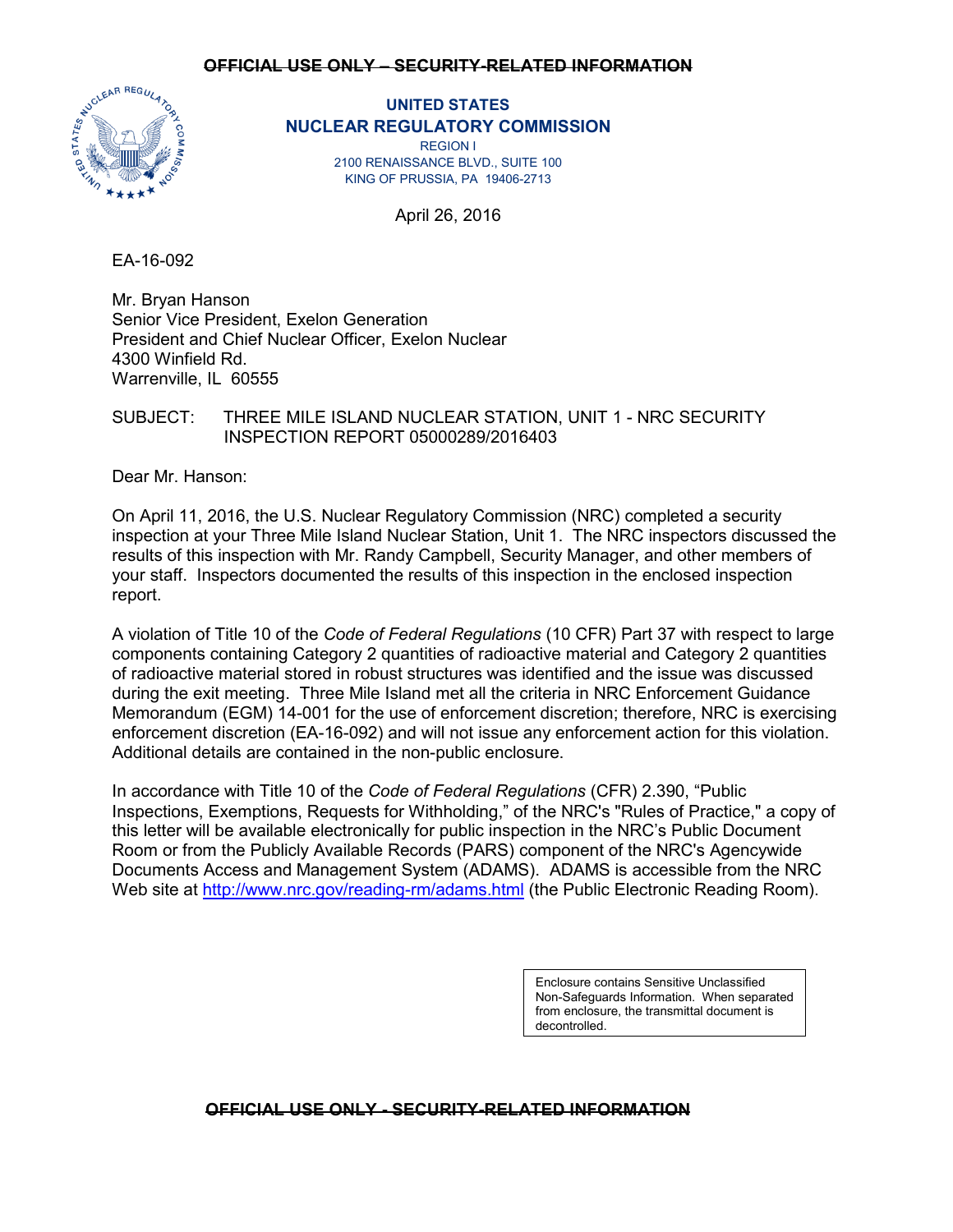B. Hanson **B. Hanson** -2-

However, the material enclosed herewith contains Security-Related Information in accordance with 10 CFR 2.390(d)(1) and its disclosure to unauthorized individuals could present a security vulnerability. Therefore, the material in the enclosure will not be made available electronically for public inspection in the NRC Public Document Room or from the PARS component of NRC's ADAMS.

If you choose to provide a response and Security-Related Information is necessary to provide an acceptable response, please mark your entire response "Security-Related Information– Withhold from public disclosure under 10 CFR 2.390" in accordance with 10 CFR 2.390(d)(1) and follow the instructions for withholding in 10 CFR 2.390(b)(1). In accordance with 10 CFR 2.390(b)(1)(ii), the NRC is waiving the affidavit requirements for your response.

Sincerely,

#### */RA/*

Raymond R. McKinley, Chief Plant Support Branch 1 Division of Reactor Safety

Docket No. 50-289 License No. DPR-50

Enclosure: Inspection Report 05000289/2016403 w/Attachment: Supplemental Information

cc w/o encl; w/o OUO-SRI: Distribution via ListServ

cc w/encl; w/OUO-SRI: RCampbell, Manager, Site Security DAllard, Director, PA DEP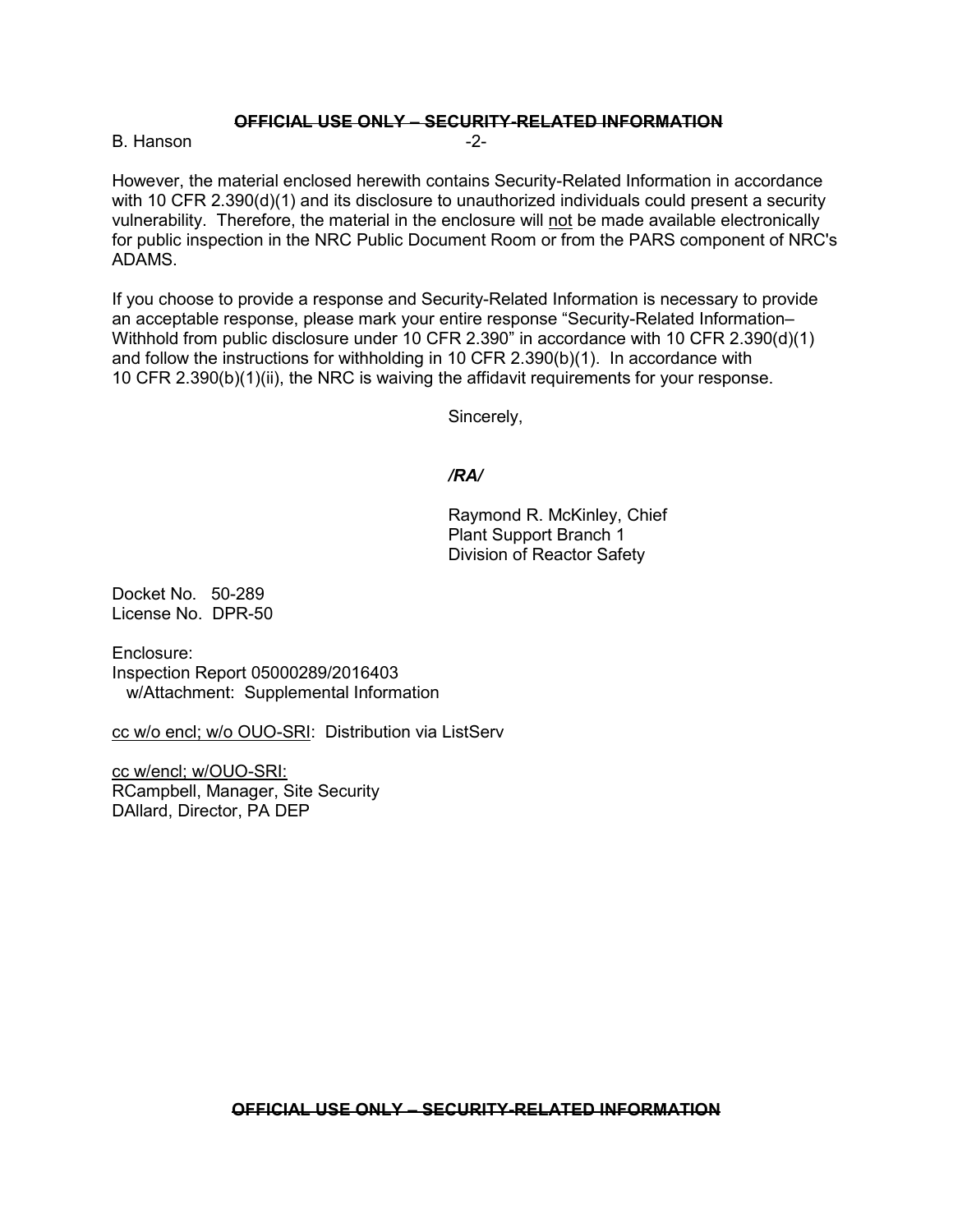B. Hanson **B.** Hanson

However, the material enclosed herewith contains Security-Related Information in accordance with 10 CFR 2.390(d)(1) and its disclosure to unauthorized individuals could present a security vulnerability. Therefore, the material in the enclosure will not be made available electronically for public inspection in the NRC Public Document Room or from the PARS component of NRC's ADAMS.

If you choose to provide a response and Security-Related Information is necessary to provide an acceptable response, please mark your entire response "Security-Related Information– Withhold from public disclosure under 10 CFR 2.390" in accordance with 10 CFR 2.390(d)(1) and follow the instructions for withholding in 10 CFR 2.390(b)(1). In accordance with 10 CFR 2.390(b)(1)(ii), the NRC is waiving the affidavit requirements for your response.

Sincerely,

### */RA/*

Raymond R. McKinley, Chief Plant Support Branch 1 Division of Reactor Safety

Docket No. 50-289 License No. DPR-50

Enclosure: Inspection Report 05000289/2016403 w/Attachment: Supplemental Information

cc w/o encl; w/o OUO-SRI: Distribution via ListServ

cc w/encl; w/OUO-SRI: RCampbell, Manager, Site Security DAllard, Director, PA DEP

DISTRIBUTION: See Next Page

#### **Non-Public Designation Category: MD 3.4 Non-Public A.3**

DOCUMENT NAME: G:\DRS\Plant Support Branch 1\Security\2016 IR Draft\TMI\TMI 2016403 Rev 1.docx

# **ADAMS ACCESSION NUMBER: ML16123A092 (Cover letter) ADAMS ACCESSION NUMBER: ML16123A102 (Cover letter w/enclosure)**

#### Cover Letter:  $\boxtimes$  SUNSI Review  $\boxtimes$  Non-Sensitive  $\Box$  Sensitive  $\boxtimes$  Publicly Available Non-Publicly Available Cover Letter w/ Enclosure:  $\boxtimes$  SUNSI Review Non-Sensitive  $\boxtimes$  Sensitive  $\Box$  Publicly Available  $\boxtimes$  Non-Publicly Available OFFICE | RI/DRS | RI/DRS | RIII/DRS | RI/DRP | RI/DRS NAME | KHussar | DEverhart | MZiolkowski/KH | SKennedy | RMcKinley DATE 4/26/16 4/18/16 4/26/16 4/21/16 4/26/16

OFFICIAL RECORD COPY

#### **OFFICIAL USE ONLY – SECURITY-RELATED INFORMATION**